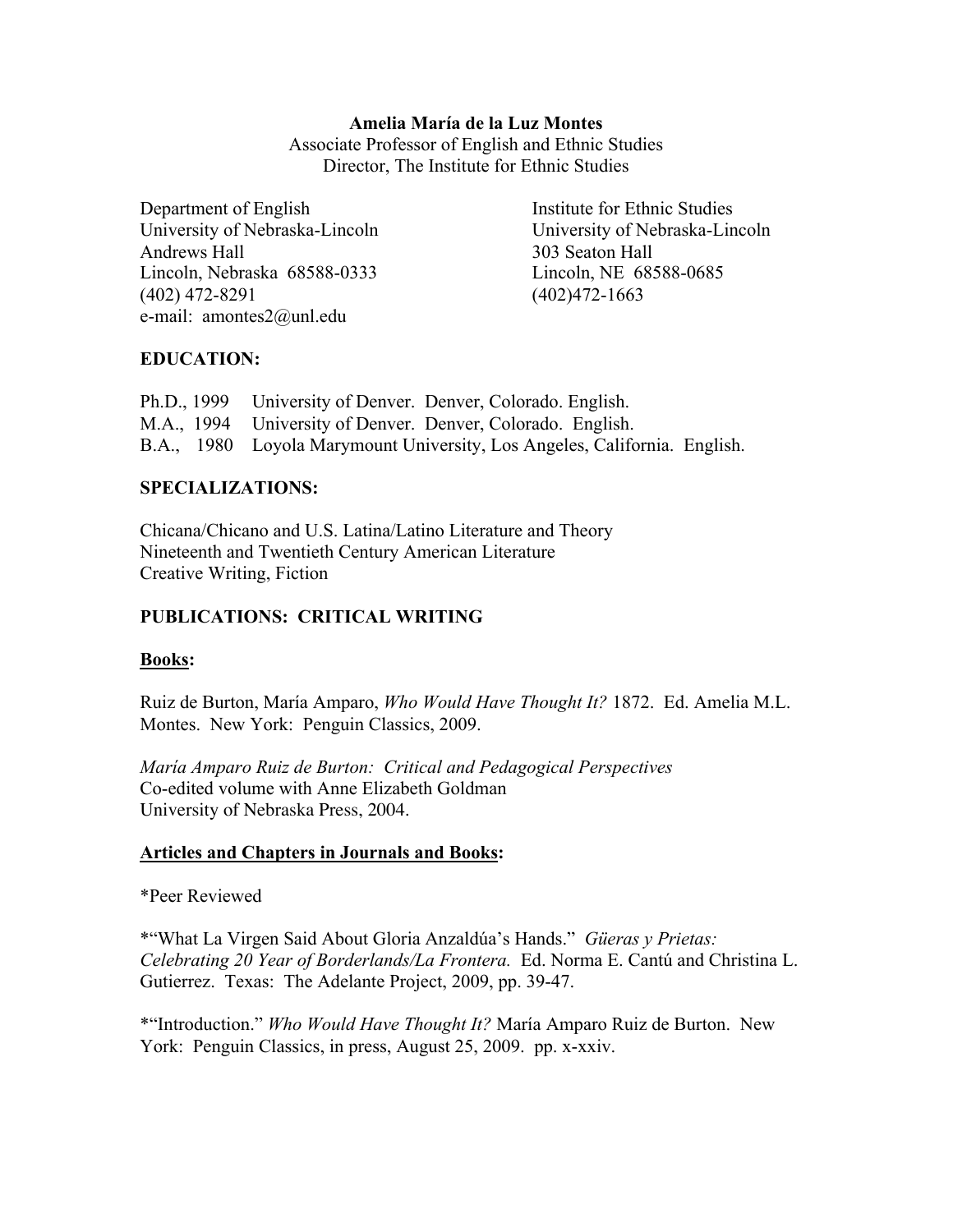\*"María Amparo Ruiz: A Transhistoric Tradition." *Symbolism: A New International Annual of Critical Aesthetics Journal.* Volume IV, 2005, pp. 293-311.

\*" 'Mine is the Mission to Redress': The New Order of Knight-Errantry in Don Quixote de la Mancha: A Comedy in Five Acts." *María Amparo Ruiz de Burton: Critical and Pedagogical Perspectives.* Ed. Amelia María de la Luz Montes and Anne Elizabeth Goldman. Lincoln: University of Nebraska Press, 2004. pp. 206-224.

\*"Tortilleras on the Prairie: Latina Lesbians Writing the Midwest." *The Journal of Lesbian Studies*. Vol. 7. #3, 2003. pp. 25-41.

\*Tortilleras on the Prairie: Latina Lesbians Writing the Midwest." *Latina Lesbian Writers and Artists.* Ed. María Dolores Costa. New York: The Haworth Press, 2003. pp. 29-46.

\*" 'See How I Am Received': Nationalism, Race, and Gender in *Who Would Have Thought It?" Decolonial Voices: Chicana and Chicano Cultural Studies in the 21st Century.* Ed. Arturo J. Aldama and Naomi H. Quiñonez. Indiana University Press, 2002. pp. 177-194.

\**"'Es Necesario Mirar Bien':* The Letters of María Amparo Ruiz de Burton." *Recovering the Hispanic Literary Heritage, Volume III.* Ed. María Herrera-Sobek and Virginia Sánchez Korrol. Houston: Arte Público Press, 2000. pp. 16-37.

\*"María Amparo Ruiz de Burton Negotiates American Literary Politics and Culture." *Challenging Boundaries: Gender and Periodization.* Ed. Joyce W. Warren and Margaret Dickie. University of Georgia Press, 2000. pp. 202-225.

"Theory By Any Other Name is Still Theory." *California English*. 4:1 (Fall 1998): 8-9.

# PUBLICATIONS: CREATIVE WRITING

# Short Story Collection:

*While Pilar Tobillo Sleeps manuscript in progress*

# Fiction, Creative Non-fiction, Poetry in journals and anthologies:

\*Peer Reviewed

\*(Memoir) "Queen For A Day." *An Angle of Vision: Women Writers on Their Poor and Working-Class Roots.* Ed. Lorraine M. López. The University of Michigan Press, *in press,* September 2009.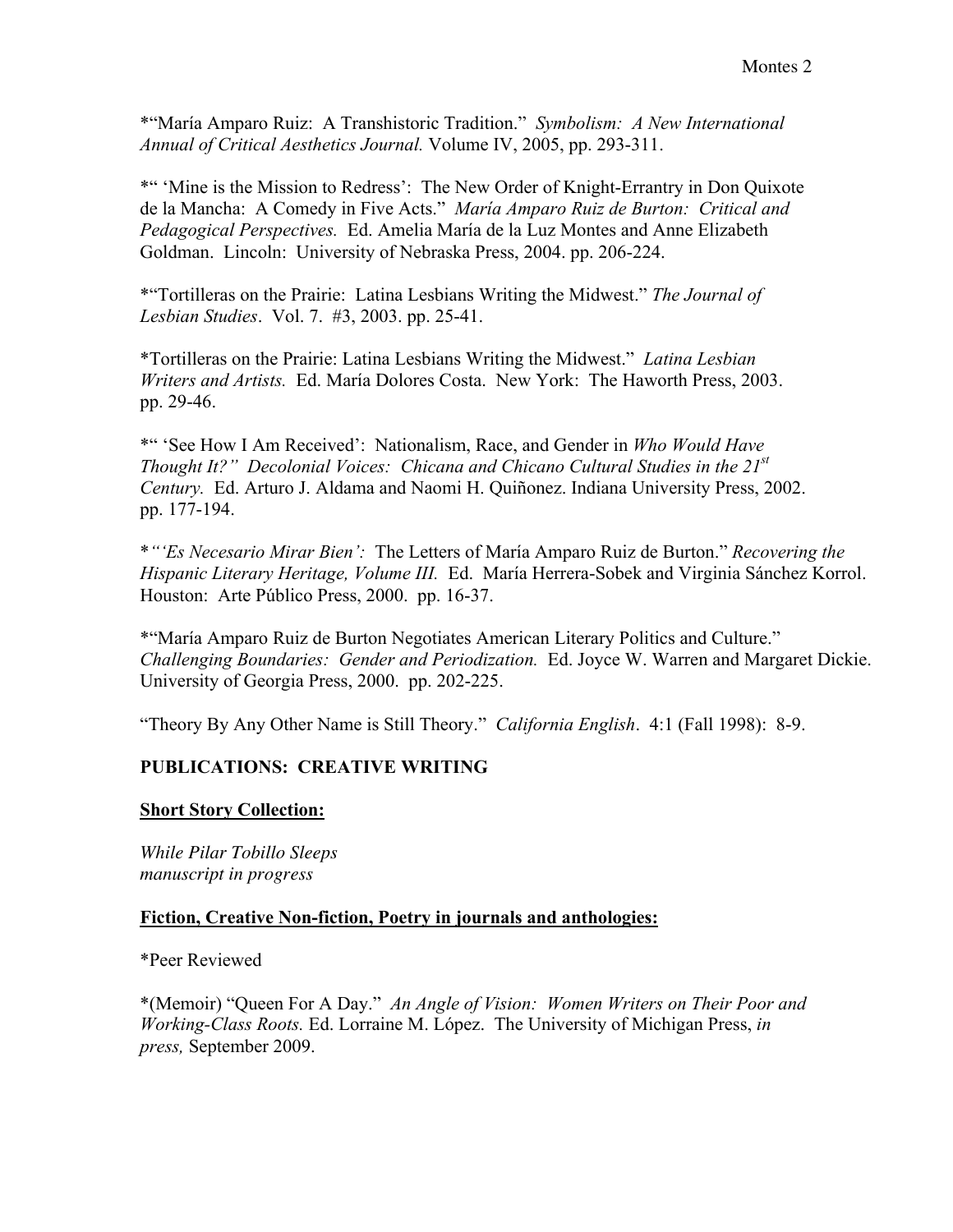\*(Memoir) "Levantate: Our Healing Ceremonia." *Speaking desde las heridas. Testimonios transfronterizos/ Transborder testimonios through Cyberspace (11 de septiembre de 2001-11 de marzo de 2007").* Ed. Claire Joysmith. Mexico D.F.: Universidad Nacional Autonoma de Mexico, December 2008, pp. 75-90.

\*(short story)"Amígdala." *River City Journal.* 25 (2005): 84-90

\*(Memoir)"9-11 Testimonio." *One Wound for Another/Una Herida por Otra: Testimonios de Latin@s in the US Through Cyberspace (11 de Septiembre 2001 – 11 Marzo 2002)*. Ed. Claire Joysmith and Clara Lomas. Mexico, D.F.: Universidad Nacional Autonoma de Mexico, 2005. pp. 213-216.

\*(poetry)"Their House of Cards," "Even When the Story is Finished," "Running Bodies Through L.A." *Elixir: Poetry and Fiction 2001*. Ed. Dana Curtis. Minnesota: Elixir Press, 2001. pp. 37-39.

\*(short story)"R for Ricura." *Circa 2000: Lesbian Fiction at the Millennium.* Ed. Terry Wolverton and Robert Drake. New York: Alyson publications, 2000. pp. 160-176.

\*(short story)"La Guacamaya." *Culture and Society in Dialogue: Chicana Literary and Artistic Expressions.* Ed. María Herrera-Sobek. Santa Barbara: Center for Chicano Studies, University of California Santa Barbara, 2000. pp. 201-214.

(non-fiction)"Marilyn Whirry: National Teacher of the Year. A Tribute." *California English* 6.2 (2000): 28.

\*(short story)"While Pilar Tobillo Sleeps." *Hers 3: Brilliant New Fiction by Lesbian Writers.* Ed. Terry Wolverton and Robert Drake. New York: Faber and Faber, Inc., 1999. pp. 9-21.

\*(short story)"Frayed Edges, Loose Thread." *Saguaro* 9 (1995): 7-11.

# Encyclopedia Entries:

"Chicano/a Literature." *The Edinburgh Encyclopaedia of Literary Criticism and Theory Since 1940.* Ed. Julian Wolfreys. Edinburgh University Press Ltd., 2002. pp. 575-582.

"María Amparo Ruiz de Burton." *The Oxford Encyclopedia of Latinos and Latinas in the United States.* Ed. Gonzalez, Deena J., and Suzanne Oboler. Oxford: Oxford University Press, 2005. volume 2, pp. 557-559

"Graciela Limón." *The Oxford Encyclopedia of Latinos and Latinas in the United States*. Ed. Gonzalez, Deena J., and Suzanne Oboler. Oxford: Oxford University Press, 2005. volume 4, pp. 41-43.

# Book Reviews:

Review of *Crescent*, by Diana Abu-Jaber. *Prairie Schooner*. 80.1 (2006): 211-213.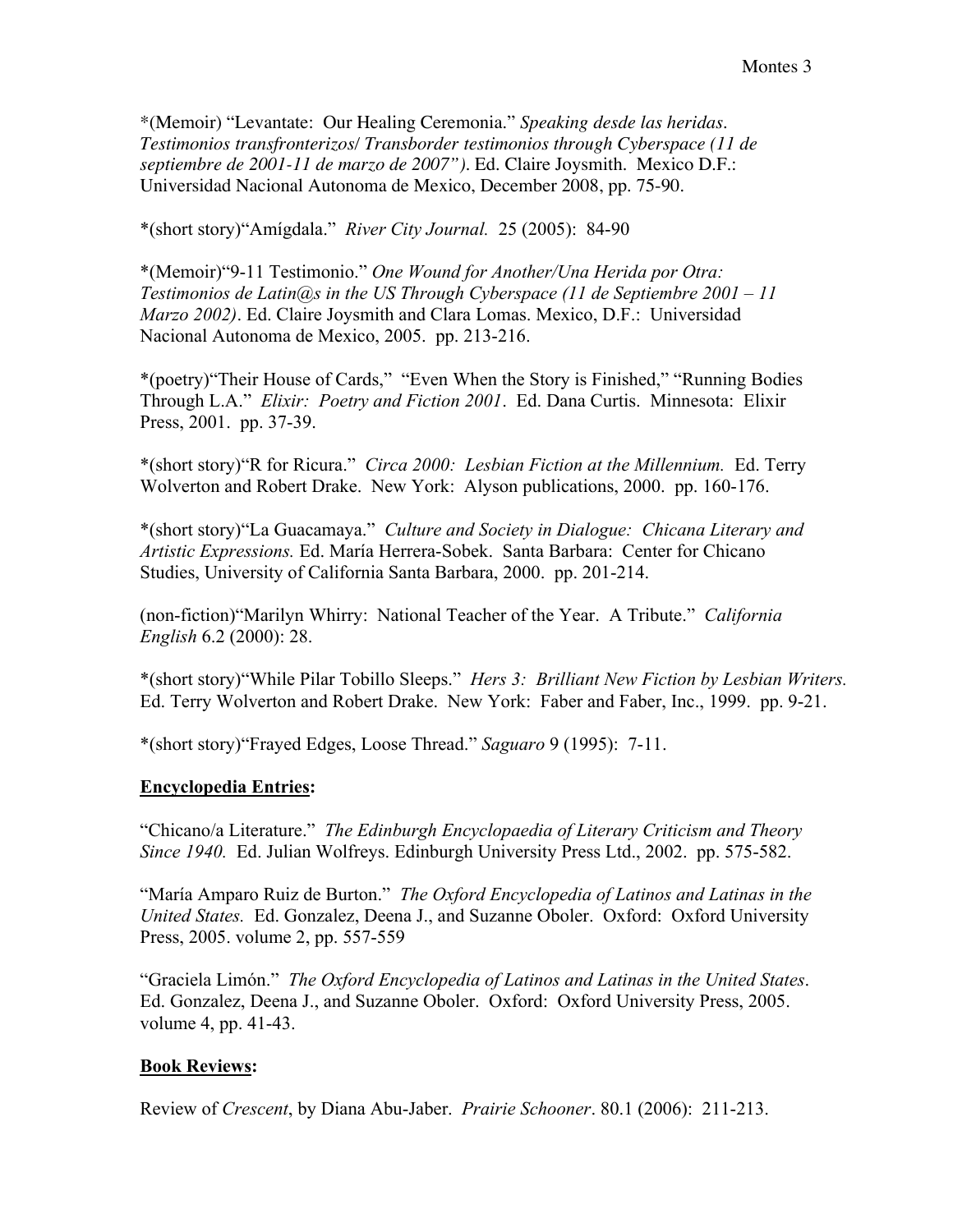Review of *Telling Our Stories: The Lives of Midwestern Latinas,* by Theresa Barron-McKeagney. *Latino Studies Journal.* 3:2 (July 2005): 301-305.

Review of *Conflicts of Interest: The Letters of María Amparo Ruiz de Burton,* Ed. Rosaura Sanchez and Beatrice Pita. Spec. issue of *Legacy: A Journal of American Women Writers* 20.1-2 (2003): 195-197.

### Newspaper Articles:

"Civil War-era Latina Casts Light on 2008 America." *The Omaha World Herald* 27 July 2008: 9B.

PUBLIC READINGS/INTERVIEWS: (for the launching of *Who Would Have Thought It*, The Penguin Classics Edition)

Featured Reader: University of Nebraska Bookstore, September 9, 2009

Podcast: Interview with Elda Rotor, Executive Director, Penguin Classics. Launching of Podcast: September 15, 2009 (on Penguin Classics site and on I-Tunes)

Featured Reader: John H. Ames Reading Series at the Jane Pope Geake Heritage Room of Nebraska Authors, Bennett Martin Public Library, September 20, 2009 (will also be aired on Lincoln's government access channel, 5 City TV).

Featured Reader: Bird and Beckett Bookstore, San Francisco, October 6, 2009.

-- other Bookstore readings in San Francisco and Los Angeles, TBA (between October 1-11, 2009).

Panel: "Nineteenth-century Writing in the Twenty-first Century." *The Latino Book Festival.* Los Angeles, October 10-11, 2009.

CONFERENCE PAPERS (academic and creative writing):

"Publishing Women of Color Perspectives." MLA (Modern Language Association) Philadelphia, Pennsylvania, December 27-30, 2009.

"Gloria Anzaldúa and Transnational Contemporary Concerns." NWSA (National Women's Studies Association Conference) Atlanta, Georgia, November 12-14, 2009.

"María Amparo Ruiz de Burton and Critical Race Theory." NACCS (National Association of Chicana and Chicano Studies) Austin, Texas, March 21, 2008.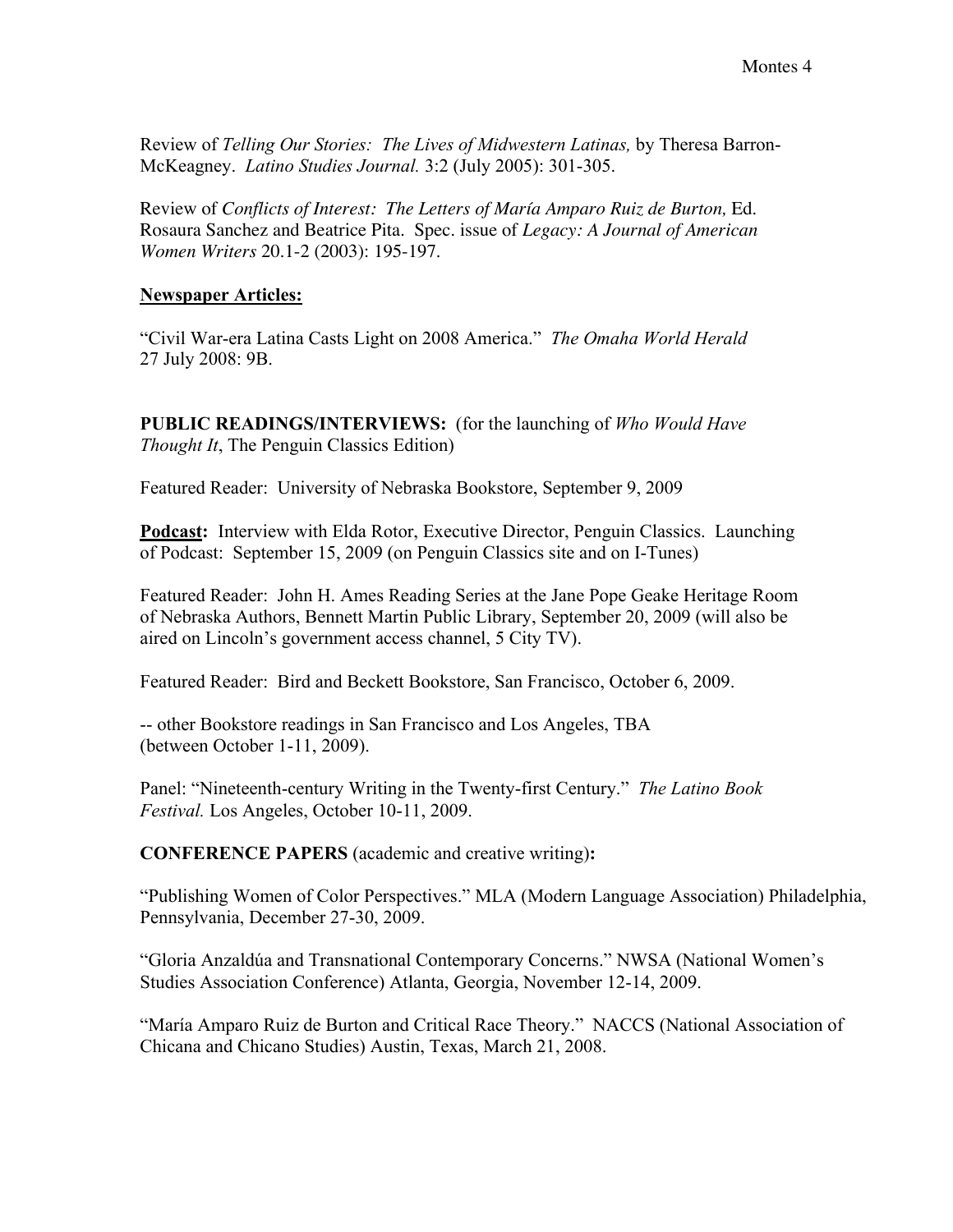"Queer Juchitan and one Chicana: Indigenous Clothing/Public Spaces in Oaxaca and the U.S." NACCS (National Association of Chicana and Chicano Studies) San Jose, California. April 4, 2007.

"La Omaha Mariachi Dyke" (fiction reading.) Macondo Writing Conference (with Dorothy Allison and Sandra Cisneros). August 2, 2007.

"Latina Queer Studies in the Midwest." Gueras y Prietas: Celebrating 20 Years of Borderlands/La Frontera, a one-day symposium by The Society for the Study of Gloria Anzaldúa. San Antonio, Texas, November 3, 2007.

"Not Particular to the Southwest: Anzaldúa and the Tortillera/Lesbian Community in the Midwest." SAWW (Society for the Study of America Women Writers) Philadelphia, Pennsylvania. November 10, 2006.

"Transnational Connections in *Una Herida Por Otra:* Mexican and U.S. Latin@ Print and Cyberspace Collaborations." NACCS (National Association of Chicana and Chicano Studies) Guadalajara, Mexico. June 29, 2006.

"Breathing." (fiction reading). Macondo Writing Conference (with Sandra Cisneros). August 5, 2005. San Antonio, Texas.

"Chicanas in the Cornfields: Teaching Chicana and U.S. Latina Literatures in the Midwest." (ALA) American Literature Association. May 26, 2005. Boston, Mass.

"I am Boricua on the Midwest: Marisol Torres and Film as Testimonio." NACCS (National Association of Chicana and Chicano Studies). April 15, 2005. Miami, Florida.

"Diabetes." (fiction reading). Macondo Writing Conference (with Sandra Cisneros). August 6, 2004. San Antonio, Texas.

"While Pilar Tobillo Sleeps." (fiction reading) NACCS (National Association of Chicana and Chicano Studies). April 2, 2004. Albuquerque, New Mexico.

"Tortilleras on the Prairie." MLA (Modern Language Association). December 29, 2003. San Diego, California.

"Chicana/Latina Lesbianas in the Academy." MALCS (Mujeres Activas en Letras y Cambio Social Conference). August 11, 2003. San Antonio, Texas.

"From the Archives to the Classroom: Teaching What We Are Recovering." Recovering the U.S. Hispanic Literary Heritage Conference. November 15, 2002. Houston, Texas.

"Maria Amparo Ruiz de Burton As 'Pocha': A Critique of Recovery, the Academy, and Contemporary Chicana Civic Voices." ASA (The American Studies Association). November 10, 2001. Washington D.C.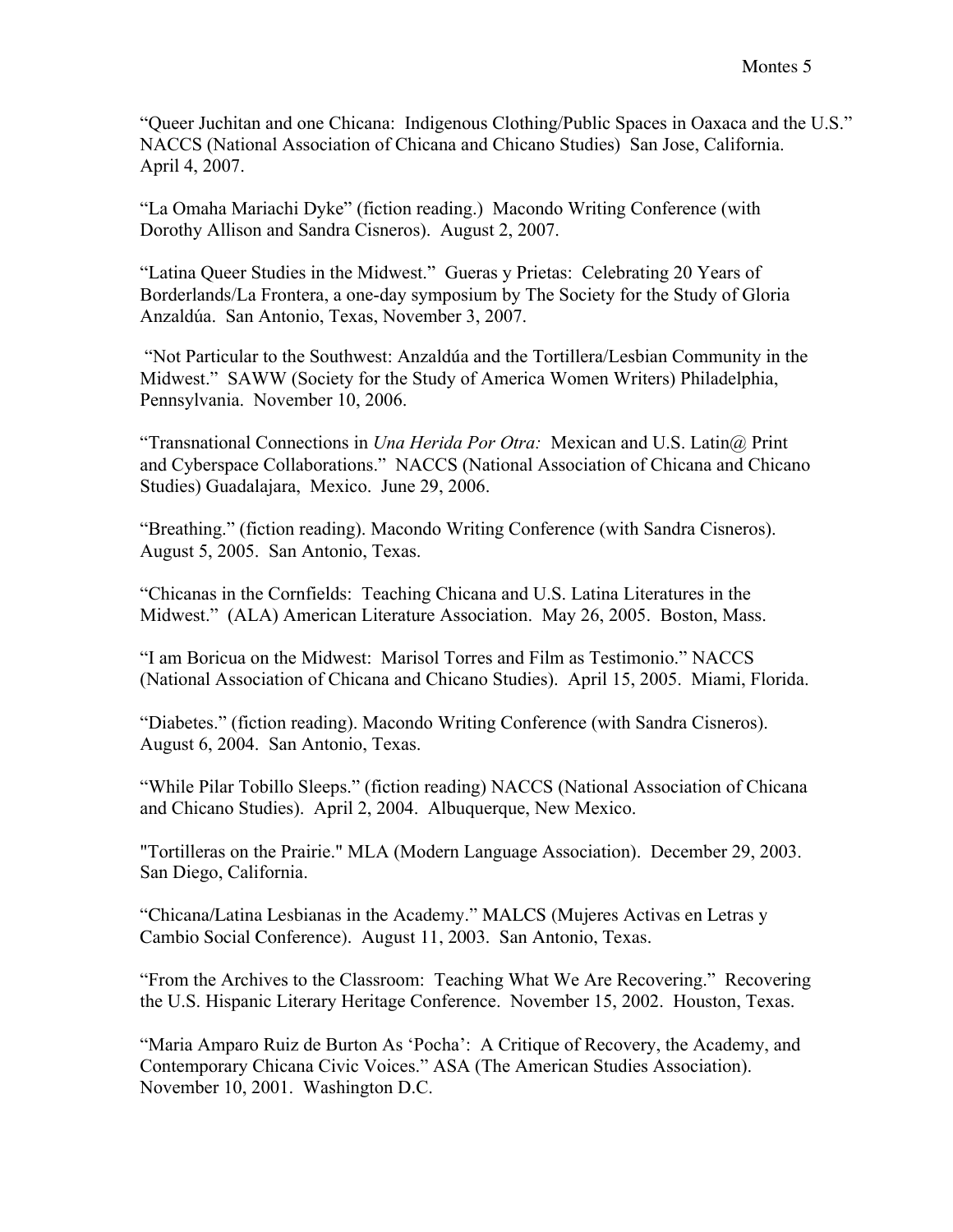"María Amparo Ruiz de Burton and Nineteenth-Century/Late Twentieth-Century Class and Racial Privilege." Society for the Study of American Women Writers First International Conference. February 15, 2001. San Antonio, Texas.

"Consequences of Recovery: Negotiating María Amparo Ruiz de Burton's Class and Race Issues in Scholarship and in the Classroom." Sixth Conference of Recovering the U.S. Hispanic Literary Heritage. December 2, 2000. University of Houston, Texas.

"'Avoiding Confusion in the American Mind': María Amparo Ruiz de Burton and Litigations Within/Outside the Domestic Sphere." ALA (American Literature Association). May 2000. Long Beach, California.

"'Remember Who I Am': María Amparo Ruiz de Burton and the Question of Identity." MLA (Modern Language Association). December 1999. Chicago.

"Polyglossia Border Check Point: Complicating What it Means to Translate." ASA (American Studies Association). October 1999. Montreal, Quebec.

"Crossing Centuries, Crossing Boundaries: Canon, History, and Creative Writing." AWP (Associated Writing Programs). April 1999. Albany, New York.

"Negotiating the 'American Mind': Nineteenth-Century Nationalism, Race, and Gender in the Life of María Amparo Ruiz de Burton." MLA (Modern Language Association). December 1998. San Francisco.

"National Spaces: María Amparo Ruiz de Burton and Redefining Historical Canons." WHA (Western History Association). October 1998. Sacramento.

"'Mucho Hay Que Ver'*:* What We Learn Today From Recovering María Amparo Ruiz de Burton." ALA (American Literature Association). May 1998. San Diego.

"'I Did Not Write For Glory': The Letters of María Amparo Ruiz de Burton." MLA (Modern Language Association). December 1997. Toronto, Canada.

"'Es Necesario Mirar Bien': Nineteenth-Century Letter Making and Novel Writing." Lecture presented at The Huntington Library, Los Angeles. July 30, 1997.

"María Amparo Ruiz de Burton in the Twentieth Century." Conference of The Author, The Critic, and The Public: Critical Theory and Chicano Culture. May 1997. University of California Los Angeles.

"'Y veo como en fotografia en un instante': María Amparo Ruiz de Burton's Constructions of Nationhood." Chicana/o Cultural Critique: Trespassing Disciplinary Divides Conference. April 1997. University of Colorado at Boulder.

# INVITED TALKS: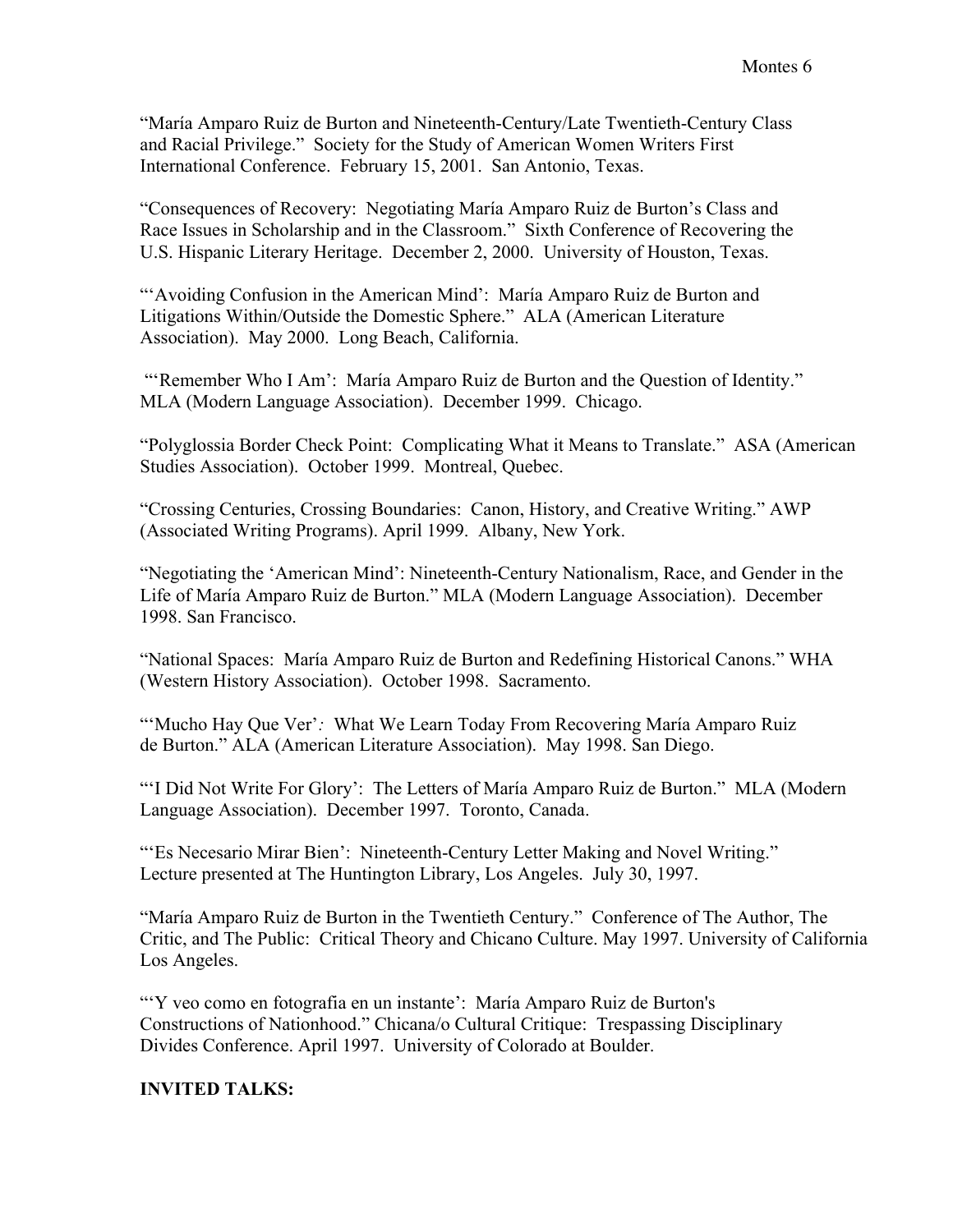Guest Speaker: student read my fiction or critical writing and we discussed the reading in the following classes (listed by Professor's name): Nick Spencer, (F2007), Barbara DiBernard, (S2007, F2007, S2008, F2008), Amy Goodburn (F2007).

Lecture on Gloria Anzaldúa for one class session of WMNS 485, (Rose Holtz), (F2007, S2008, F2009)

Keynote Speaker, "Transcending Margins: How To Be An Ally When You Are Not The Minority." 3<sup>rd</sup> Annual GLBT History Month Banquet. October 27, 2005, UNL.

Keynote Speaker, "Chicana and Latina Perspectives on The Great Plains and Midwest." University of Illinois. Latina and Latino Studies Graduate Student Conference: "Exploring and Challenging Fronteras in the Midwest and Beyond". February 26, 2005. Urbana-Champaign.

Speaker, Plenary Session, "Positioning Women in the Academy: Issues of Teaching, Research, and Administration for Scholars of American Women Writers." Society for the Study of American Women Writers Conference (SSAWW). September 27, 2003. Fort Worth, Texas.

Fiction reading and discussion. Prof. Barbara DiBernard's "Gay and Lesbian Literature" (Eng. 210B) course. October 22, 2003. UNL.

Fiction reading and discussion. Prof. Barbara DiBernard's 20<sup>th</sup> Century Lesbian literature class. November 7, 2002. UNL.

Fiction reading, Omaha Public Library. Reading Sponsored by the Nebraska Writers Series. May 11, 2002. Omaha, Nebraska.

"The Treaty of Guadalupe Hidalgo and Californio History" Prof. Susan Belasco's Survey of Women's Literature class. April 4, 2002. UNL.

Panel speaker on "Teaching in a Predominantly White Institution". (Other participants: Daniel Martinez, Flo Wong). March 5, 2002. UNL.

"Chicana and Chicano literature and culture". Lincoln High School. Mary Dickinson's Multicultural Literature class. November 15, 2001. Lincoln, Nebraska.

"Chicana/Chicano Identity." Prof. Ron Stephen's Intercultural Communication class. March 20, 2001. UNL.

Nineteenth-century Women Writer's Colloquium on Ruiz de Burton. February 7, 2001. UNL.

"'Soy Mujer…Y Mejicana!': The Question of Identity in María Amparo Ruiz de Burton's Fiction and Letter Writing." Women's Studies Symposium Lecture. September 21, 2000. UNL.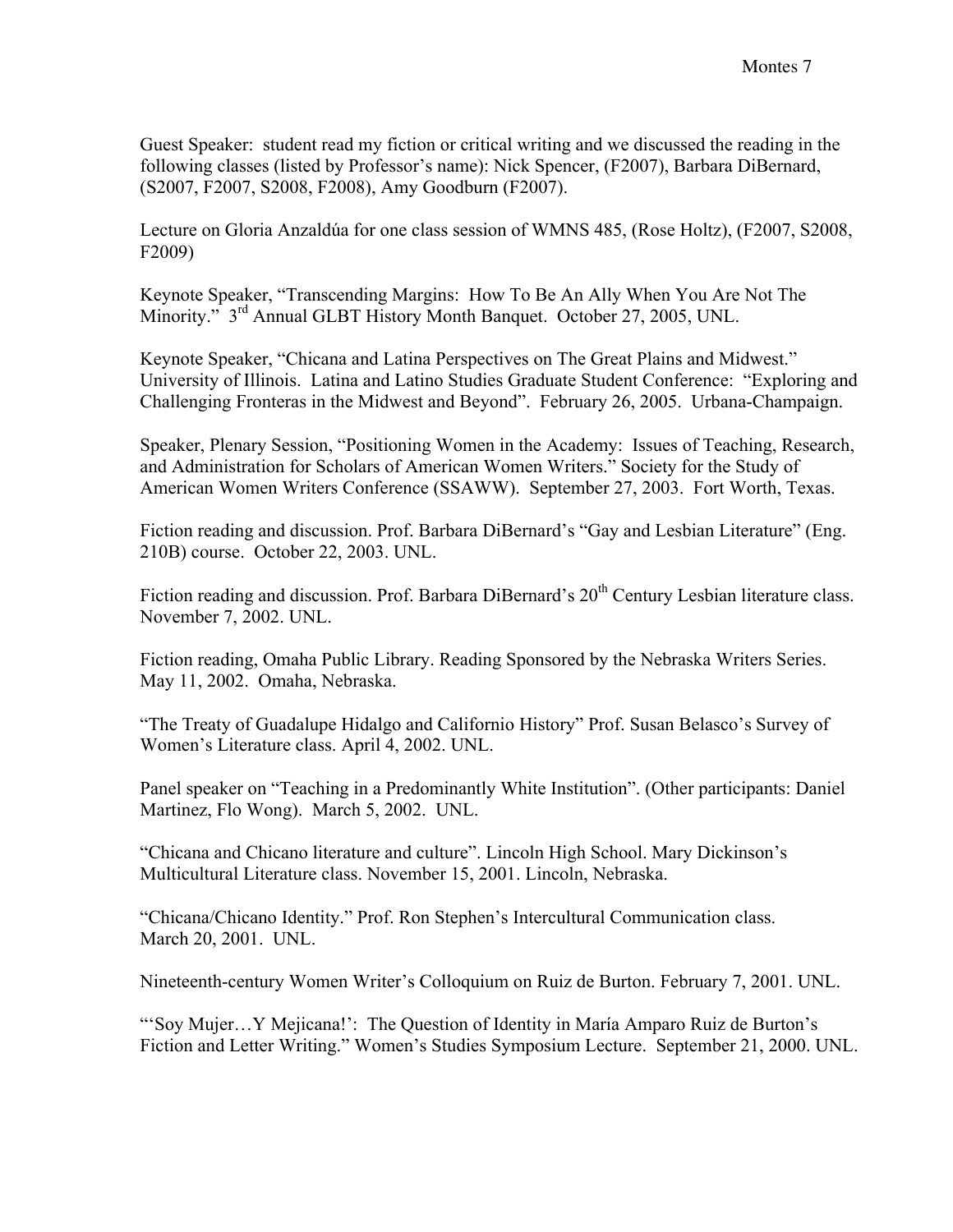"Creative Writing and Chicana/Chicano Identity." Prof. Robert Brooks' Literary Scholarship Class. November 6, 2000. UNL.

"Testimonios." Latino Association Mentor Program. November 8, 2000. UNL.

Fiction reading and discussion. Prof. Barbara DiBernard's 20<sup>th</sup> Century Lesbian Literature class. November 8, 2000. UNL.

### GRANTS AND FELLOWSHIPS:

#### External:

Latina/Latino Studies Postdoctoral Research Fellowship, \$42,000 University of Illinois, Urbana-Champaign (Jan. 2004-Dec. 2004) Chicana Dissertation Fellowship, Department of Chicano Studies, \$18,000 University of California, Santa Barbara (July 1997-July 1998) Recovering the U.S. Hispanic Literary Heritage "Grants-in-Aid" (University of Houston), \$6,000 for research at The Huntington Library (January 1997-October 1997) The Huntington Library/Rocky Mountain Modern Language Association Fellowship (Summer 1996) \$1500 RMWI (Rocky Mountain Women's Institute) Creative Writing Fellowship, \$12,000 Associate Fellow (September 1995-June 1996)

### Internal, UNL:

Academic Senate, Convocations Grant, 2008, \$250 Academic Senate, Convocations Grant, 2006, \$250 Research Council, Faculty Grant, 2006, \$770 Academic Senate, Convocations Grant, 2005, \$750 Layman Award, 2003, \$10,000 Research Council, Faculty Grant, 2003, \$5000 Academic Senate, Convocations Grant, 2002, \$350 Humanities Center Grant, 2002, \$500 Research Council, Faculty Grant, 2001, \$6500

# TEACHING EXPERIENCE:

Associate Professor, University of Nebraska-Lincoln, 2006- present Assistant Professor, University of Nebraska-Lincoln, 2000-2006 Postdoctoral Research Fellow, University of Illinois at Urbana-Champaign, taught one course spring 2004 (see below under "course taught") Lecturer, University of California, Santa Barbara, 1998-2000 Teaching Assistant, University of Denver, Colorado, 1992-1996 Redondo Union High School, Redondo Beach, California, 1989-1991 El Segundo High School, El Segundo, California, 1985-1989 Hawthorne High School, Hawthorne, California, 1984-1985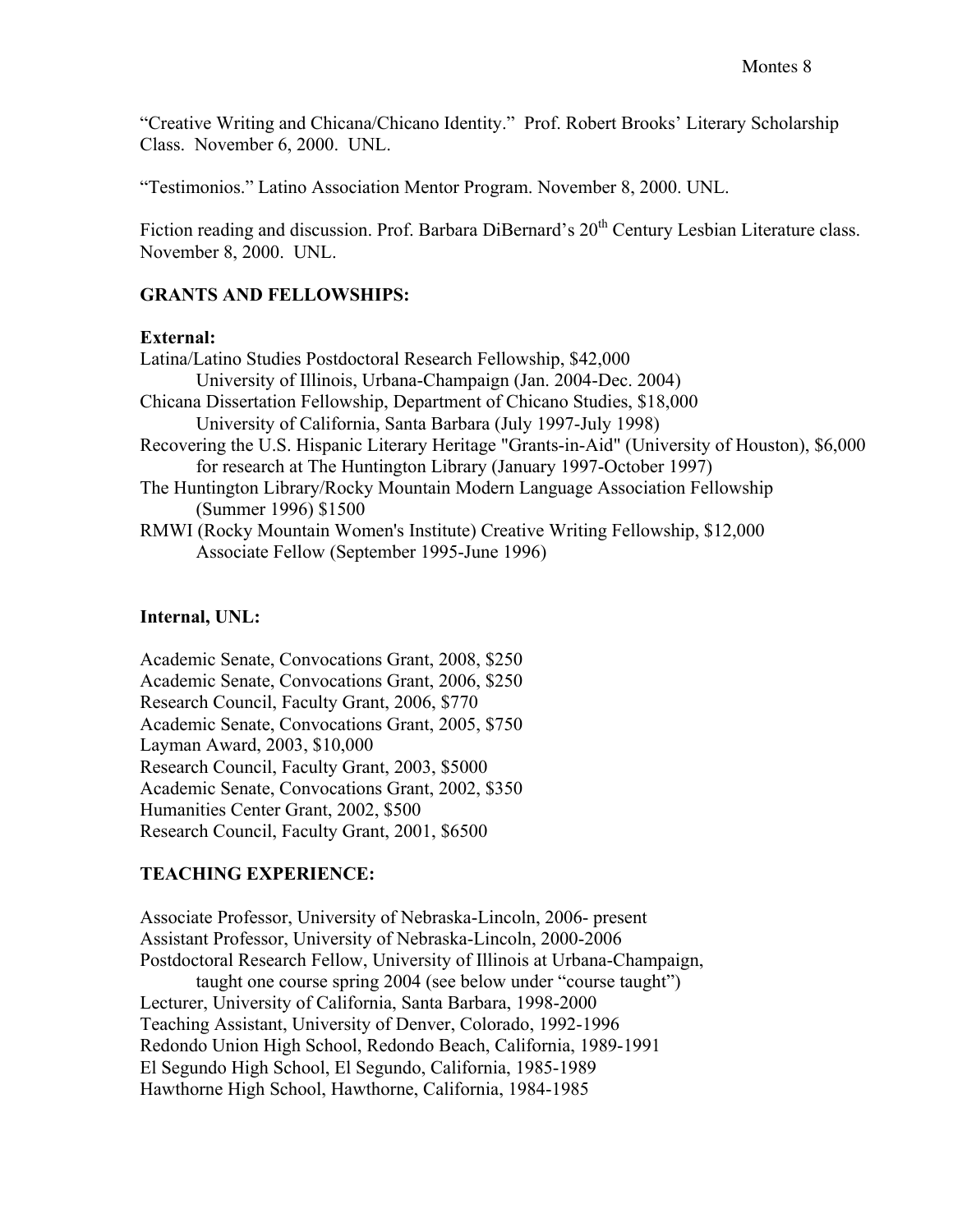Edison Jr. High School, Los Angeles, California, 1982-1984

Courses Taught (UNL):

Advanced Creative Writing, Fiction, Eng. 452 (F 2007) Chicano Literature, Eng. 245D (F 2000, F 2001, S 2002, S 2003, F 2003, S 2005, F 2005, S 2007) Chicana and Latina Literature and Theory, Eng. 971 (S 2002, F 2006, S2008) Chicana and Latina Literature (special topics, Eng. 498/898) (F 2003, S 2005) Ethnic Studies 100 (F 2000, F 2001, F 2005) Ethnic Studies 400 (F 2008) Gay and Lesbian Literature, Eng. 212 (S 2006, S2007, F2009) Novels After Dreiser 4/805 (S 2001) American Novels II 4/805 (S 2003) Survey of Late American Literature, 361B (S 2001, F 2002) Introduction to the Writing of Fiction, 252 (F 2002)

Course Taught (University of Illinois at Urbana-Champaign): Reconfiguring Traditional Borderlands in Chicana and Latina Literature, LLS 296, Section #4 (S 2004)

### FACULTY APPOINTMENTS AT UNIVERSITY OF NEBRASKA, LINCOLN:

Member of The Center for Great Plains Studies, 2009-present Member of Graduate Faculty, 2001-present Member of Women's and Gender Studies Faculty, 2001-present Member of Creative Writing Faculty, 2001-present

### HONORS, APPOINTMENTS:

Nominated and appointed to *The UNL Chancellor's Commission on the Status of People of Color,* Spring 2008-present.

- UNL College of Arts and Sciences Distinguished Teaching Award, 2005
- Recognition for Outstanding Efforts in Education. Beta Theta Pi, Nebraska Chapter, April, 2005
- Awarded and appointed to The List of Excellent Instructors, University of Illinois at Urbana-Champaign (S 2004)
- Nominated and accepted into Macondo, a small community of writers led by Chicana author Sandra Cisneros, (meets in August every year) 2004 – present

Certificate of Recognition for Contribution to Students, UNL Parents Assoc., Jan. 2004 Certificate of Recognition for Contribution to Students, UNL Parents Assoc., Jan. 2003